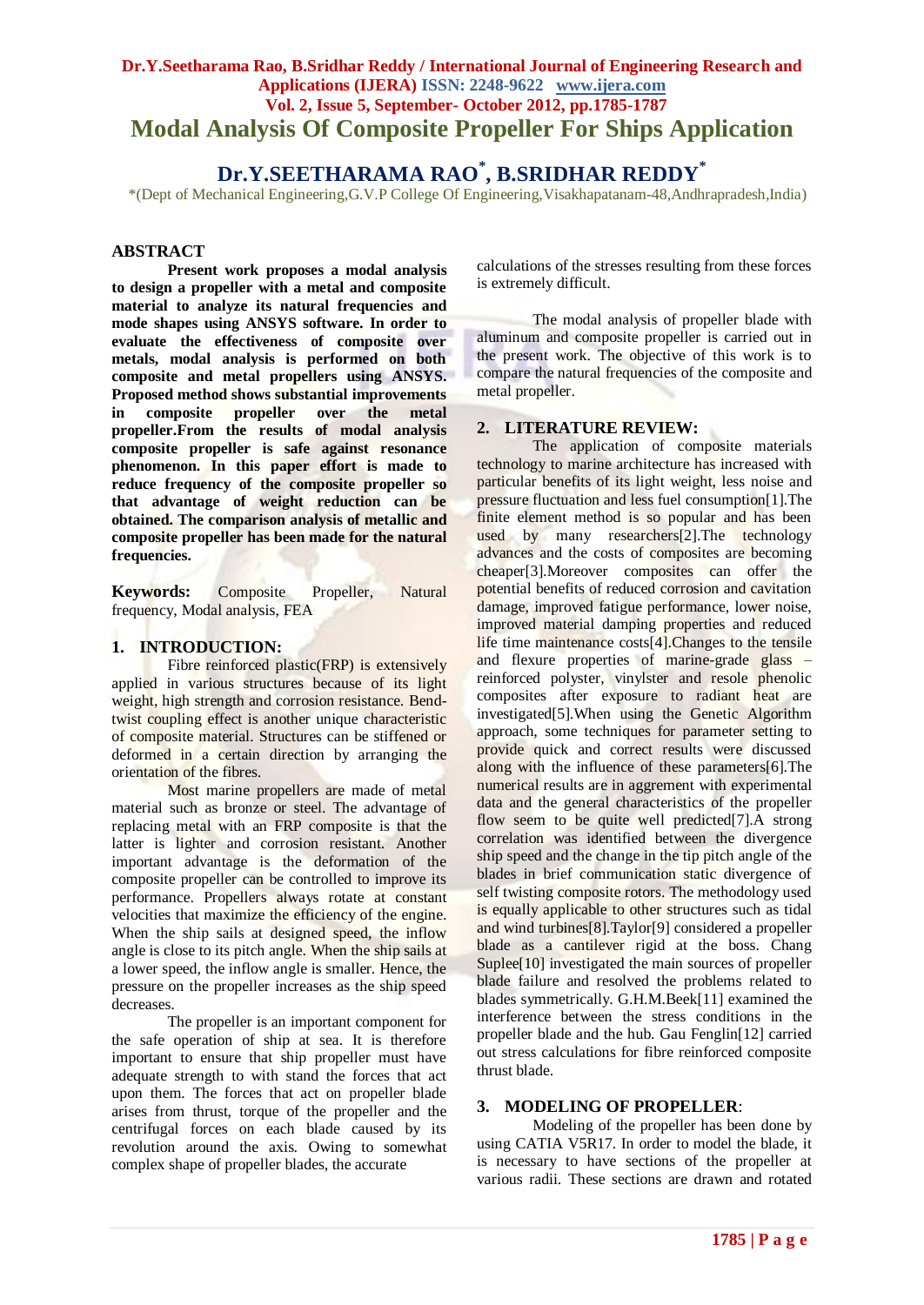## **Dr.Y.Seetharama Rao, B.Sridhar Reddy / International Journal of Engineering Research and Applications (IJERA) ISSN: 2248-9622 www.ijera.com Vol. 2, Issue 5, September- October 2012, pp.1785-1787**

through their respective pitch angles. Then all rotated sections are projected on to right circular cylinders of respective radii. Finally the propeller is modeled by using four noded quadrilateral shell element and is converted into a solid model.

#### **3.1. MESH GENERATION USING HYPER MESH**:

The solid model is imported to Hyper mesh 10.0 and hexahedral mesh is generated for the same. The composite propeller meshed model is shown in Fig.1.2D mesh is generated by splitting the areas and then converted into 3D mesh using the tool linear solid. The number of elements created is 27388 and number of nodes created is 52412. Now the pressures are applied on the propeller which is obtained from FLUENT 6.3. Then the meshed model is imported into the ANSYS. Solid 45 element is selected for aluminum metal and solid 46 element type is selected for composite propeller.

| Table 1. Material Properties: |  |
|-------------------------------|--|
|-------------------------------|--|

| $S_2$ Glass<br>fabric/Epoxy | <b>Aluminium</b>                     |
|-----------------------------|--------------------------------------|
| $E_x = 22.925Gpa$           | Young's modulus<br>$E=$<br>70000 MPa |
| $E_v = 22.925$ Gpa          | Poisson's ratio NUXY=0.34            |
| $E_{z} = 12.4 Gpa$          | Mass density = $2700 \text{ kg/m}^3$ |
| $NUXY = 0.12$               | Damping co-efficient $=0.03$         |
| $NUYZ=0.2$                  |                                      |
| $NUZX=0.2$                  |                                      |
| $G_{xy} = 4.7 Gpa$          |                                      |
| $G_{yz} = G_{zx} = 4.2 Gpa$ |                                      |
| $\rho = 1.8$ gm/cc          |                                      |



Fig.1 Composite propeller meshed model

#### **3.2 BOUNDARY CONDITIONS AND LOADS:**

The propeller is fixed in all directions at hub and shaft intersection. The pressure is applied to the propeller which is obtained from the FLUENT 6.3. The boundary conditions are shown in Fig.2



Fig.2 Propeller FE model in ANSYS boundary conditions

#### **4. MODAL ANALYSIS:**

It computes the natural frequencies and the mode shapes of a propeller. The natural frequencies are the frequencies at which a propeller will tend to vibrate when it is subjected to a disturbance.

In normal mode analysis there is no applied load and the structure has no damping properties. The equation of motion is of the form:

$$
m\ddot{u}(t) + ku(t) = 0
$$
 (1)

where [K] and [M] are the stiffness and mass matrices representing the elastic and inertial properties of the structure respectively

Assuming a harmonic solution, the above reduces to an eigenvalue problem.

 $[K-\lambda_i M]$ { $\phi_I$ }=0 ----(2)

Where  $\{\phi\}$ is the eigenvector (or mode shape) corresponding to the eigenvalue (the natural or characteristic frequency).

#### **5. RESULTS AND DISCUSSIONS:**

Modal analysis is carried out for Aluminum propeller, and composite propeller using Block Lanczos method. This analysis does not represents the response due to any loading but yields by natural frequencies and corresponding mode shapes in the form of Eigen vectors of the propeller when there is no dissipation of energy due to damping. In short cut it is the analysis of undamped free vibration of propeller in the absence of damping and applied loads. First ten natural frequencies are obtained for Aluminum and composite propeller as shown in Table 2. The Natural frequency of Aluminum and composite propeller were shown in Fig.3.

Modal analysis results show that the first critical speed of Aluminum propeller is 1312 Hz and next critical speed is 1322 Hz and are tabled in table 2. The tenth mode shapes obtained in Modal analysis are shown in Fig.4.

Modal analysis results show that the first critical speed of composite propeller is 763.64 Hz and next critical speed is 765.03 Hz and are tabled in Table 2. The tenth mode shapes obtained in Modal analysis are shown in Fig5. The natural frequencies of Aluminum and composite propeller are compared. The natural frequencies of Aluminum materials were found 41% more. Even though the natural frequencies are reduced in composite still they are